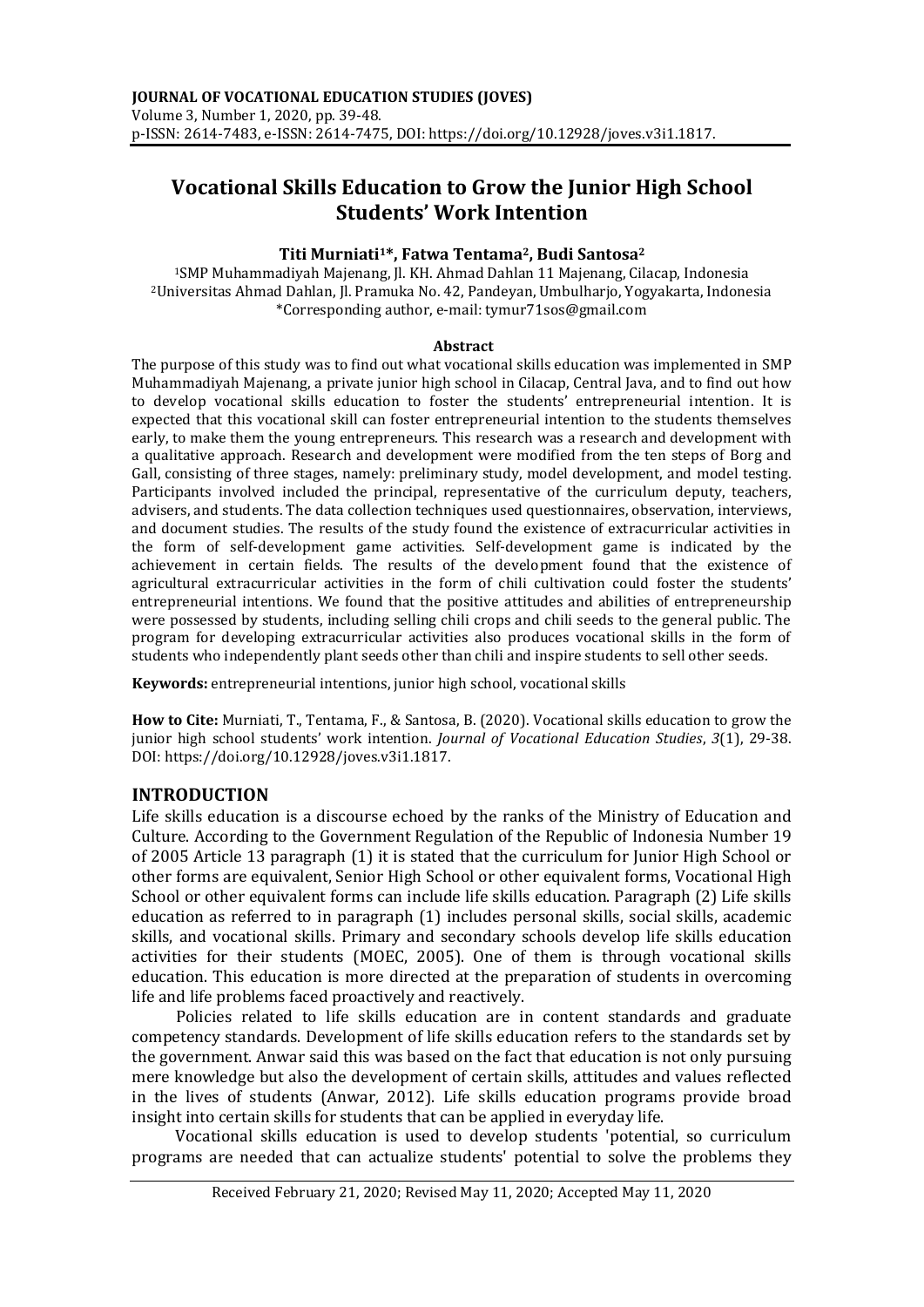face. This is in line with the opinion that life skills education is not something new and therefore also not an original topic. What is truly new is that we begin to realize and think that the relevance between education and real life needs to be increased in intensity and effectiveness (Slamet, 2002). This means that the learning process that has been carried out at school actually has also fostered life skills but its achievement is still limited to a nurturing effect that is automatically formed along with the mastery of subject matter. Meanwhile, based on the concept of vocational skills education that aspects of vocational skills must be deliberately designed to be grown in student learning activities in order to have adequate and useful skills.

Planned and programmed vocational skills into school curriculum programs are the basis for the implementation of student activities at school. Student activities are not enough to just listen and take notes but also practice a variety of lessons both on extracurricular and extracurricular lessons. Students are encouraged to continue to learn and develop through a number of positive activities that have been determined by the school. The curriculum program is based on the needs and potential that can be implemented in Junior High School students in particular.

School data for the last three years following 2015/2016, 2016/2017 and 2017/2018 respectively are 48.44%, 48.27% and 50% of graduates from SMP Muhammadiyah Majenang do not continue their education. The main factor that is the reason is the high cost of education for high school, so parents are more likely to only send their children to primary education, namely junior high school. Another factor is that parents still lack attention to the importance of education for their children. Most parents tell their children to work after graduating from elementary and middle school because they immediately want to be able to make money that can be used to support their lives.

Problems that are often experienced by graduates of SMP Muhammadiyah Majenang include many graduates who, when entering the workforce, do not have good work readiness, and to help parents as farmers work in the fields feel ashamed. As for their work they have not been sold because besides young age, they also do not have sufficient skills to suit the needs of the workforce. Seeing this condition, the school took the initiative to create a vocational skills education program through the provision of skills that could help overcome the problems that junior high school students faced especially for junior high school students who did not continue their education.

Ekawati (2018) in her research stated that with the habituation of this market day entrepreneurial values such as independence, honesty, leadership, courage to take risks, action-oriented and creativity can be instilled in students since elementary school. Market day is an entrepreneur learning activity, where students are taught to market products to friends or to outsiders. Market day is also one example of the application of integrated education in entrepreneurship education that involves all students in the process of production, distribution, and consumption. Wijaya (2014) expressed the intention of entrepreneurship as a willingness to work hard and diligently to achieve the progress of his business, willingness to bear the various risks associated with the actions he tried, willing to take new paths and ways, willingness to live frugally, willingness to learn.

The program for developing vocational skills is expected to be able to provide real skills so that they can foster entrepreneurial intentions for junior high school graduates. The development of vocational skills through agricultural extracurricular activities in the form of chili cultivation is expected to be able to foster entrepreneurial intentions for junior high school students from an early age.

This study focuses more on vocational skills education in fostering entrepreneurial intentions for middle school students. Therefore, the author feels interested in (1) knowing what vocational skills education applied at SMP Muhammadiyah Majenang, (2) knowing how to develop vocational skills education through cultivation of chili plants can foster entrepreneurial intentions in students of SMP Muhammadiyah Majenang.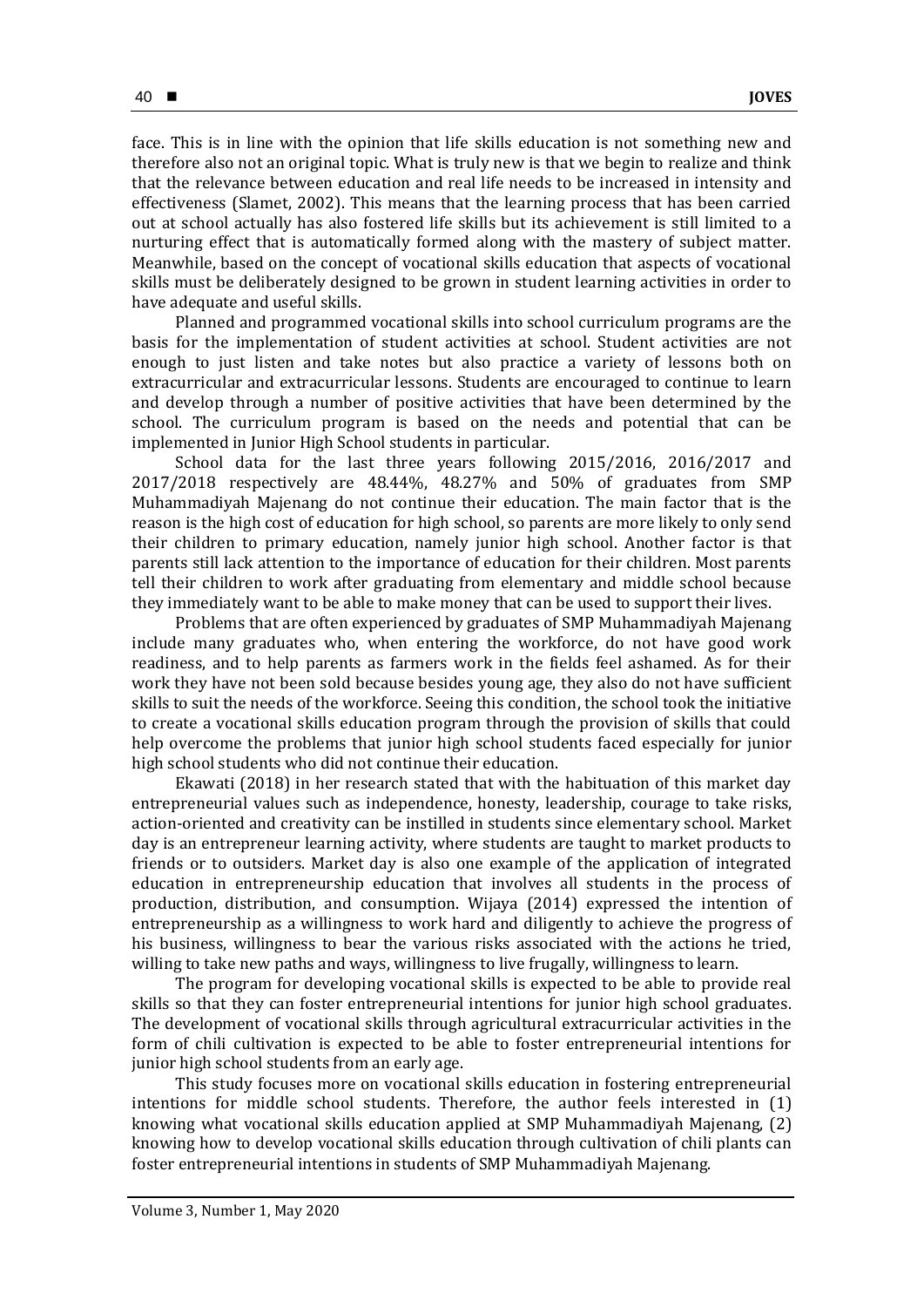# **RESEARCH METHOD**

Research and Development (R & D) methods are research methods used to produce certain products and test the effectiveness of these products. The research method used in the research is needs analysis and testing the effectiveness of school curriculum products. Research and development was modified from ten steps of research and development from Borg and Gall. Broadly speaking, it was developed by (Sukmadinata, 2016) into three stages consisting of preliminary studies, namely literature studies focused on studying concepts and theories about life skills education, vocational skills, self-development and entrepreneurial intentions. Literature study also examines the application of vocational skills in fostering the intensity of entrepreneurship for students. Apart from that the literature study also examines the results of previous studies relating to vocational skills and the intensity of entrepreneurship, field surveys conducted to collect data including education on vocational skills, intensity of entrepreneurship, factors that hinder program implementation.

Referring to the concept or theory concluded in the literature study and the data obtained from the field survey, an initial draft was prepared, namely the vocational skills education program to be developed. Furthermore, the draft vocational skills program was reviewed with the school curriculum development team to be refined and developed as needed. Only then did limited trials and wider trials. The last step of the activity is product testing and results socialization. This research and development uses several kinds of methods in collecting data, namely observation, interviews and document studies. The technical data analysis uses descriptive analysis.

### **RESULTS AND DISCUSSION**

#### **Preliminary Studies**

Life skills learning based on the curriculum content applied so far tends to lead to academic-theoretical skills. Life skills education is needed for junior high school students so students have the ability and basic capital to survive in their environment. Vocational skills education is an alternative as an effort to prepare students to have sufficient attitudes and skills for their future activities through active and creative self-development and extracurricular activities.

Guided by the MOEC Regulation Number 62 of 2014 concerning Extracurricular Activities in Basic Education and Secondary Education article 2 stated that extracurricular activities are held with the aim of optimally developing the potential, talents, interests, abilities, personality, cooperation and independence of students in order to support the achievement of educational goals national (MOEC, 2014). SMP Muhammadiyah Majenang has a curriculum that is designed in such a way that includes life skills learning through activities in the form of self-development and extracurricular activities.

Vocational skills education is carried out in the form of extracurricular activities and self-development. So that in its application it is expected to provide provision of skills systematically and sustainably which in turn can foster entrepreneurial intentions in students. Intention to conduct behavior (intention) is the tendency of someone to choose to do or not do something work. In terms of entrepreneurship, intentions or intentions are determined by the degree to which an individual has a positive attitude to entrepreneurial behavior, and to what extent if he chooses to conduct entrepreneurial behavior he gets support from other people who influence his life (Tjahjono & Wulandari, 2008). Intention plays a distinctive role in directing action, namely connecting between deep considerations that are believed and desired by someone with certain actions. Intention is the sincerity of one's intention to do an act or bring up a certain behavior (Wijaya, 2008).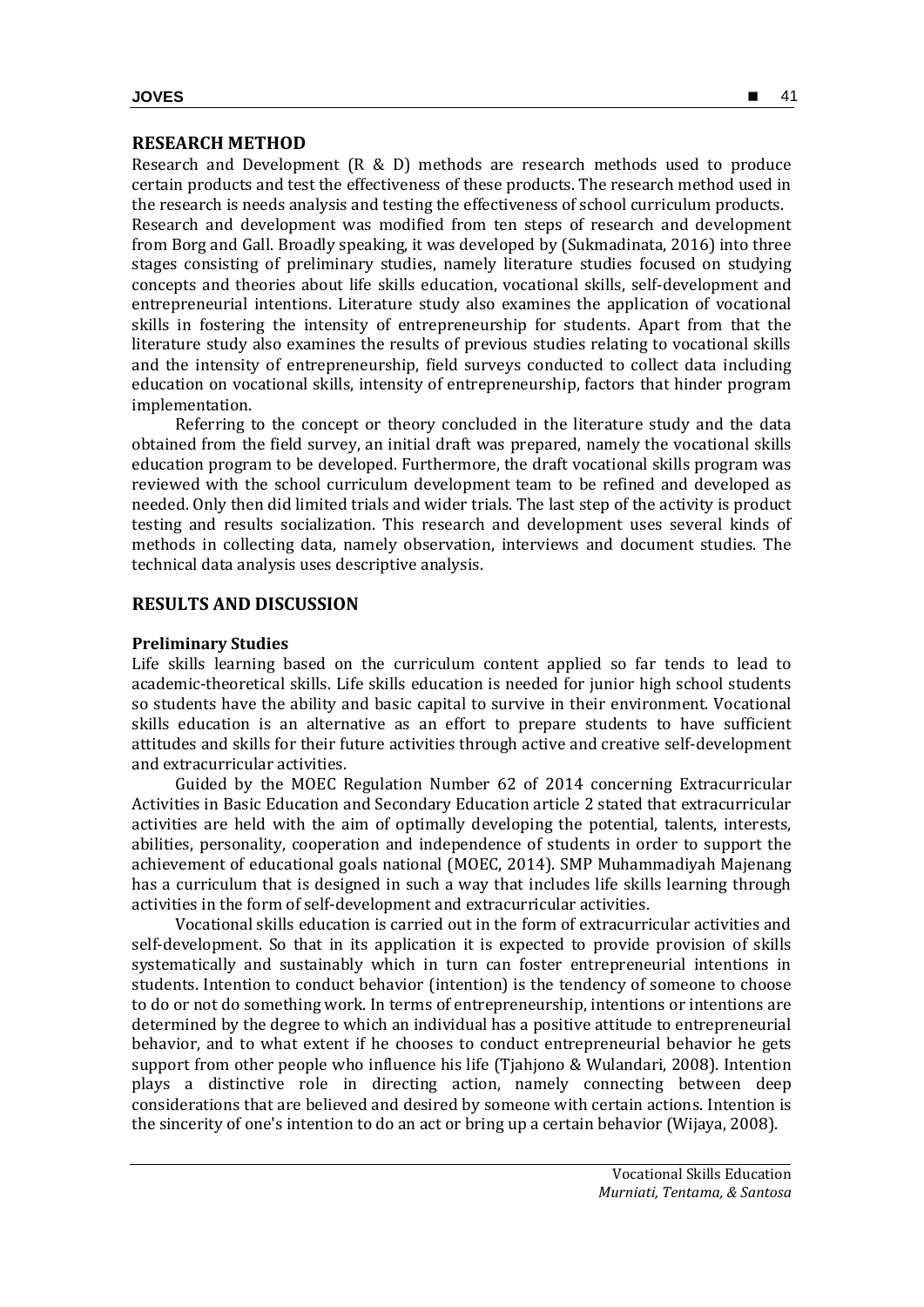# **Field Survey**

In the field survey it was found that vocational skills education at SMP Muhammadiyah Majenang was carried out with self-development activities. Self-development activities are facilitated and or guided by counselors, teachers, or education personnel carried out in the form of extracurricular activities and counseling services. Self-development activities carried out through counseling service activities related to personal and social life problems, learning, and career development of students. While self-development carried out through extracurricular activities is carried out in two ways, namely through extracurricular and organizational activities. Self-development aims to provide opportunities for students to develop and express themselves according to the needs, talents, and interests of each student in accordance with the conditions and abilities of the school.

Self-development activities pay attention to the principle of individual diversity. Psychologically, each student has diverse needs, talents and interests and characteristics. Therefore, forms of self-development activities provide a variety of choices. Extracurricular activities and organizations organized by SMP Muhammadiyah Majenang are: (1) field of sports, including pencak silat, sepak takraw, table tennis (See Figure 1); (2) field of arts, including drum band, painting, and theater (See Figure 2); (3) journalism/languages, poetry, Javanese poetry, and speech, (4) religious fields, including Quran recitation, tahfidz, and calligraphy (See Figure 3), (5) introduction to the national ideology and defense (See Figure 4), includes extra-curricular organization (Ikatan Pelajar Muhammadiyah) and scouting (Tim Penyusun Kurikulum, 2018).



**Figure 1**. Sports extracurricular activities



**Figure 2**. Arts extracurricular activities



**Figure 3**. Religious extracurricular activities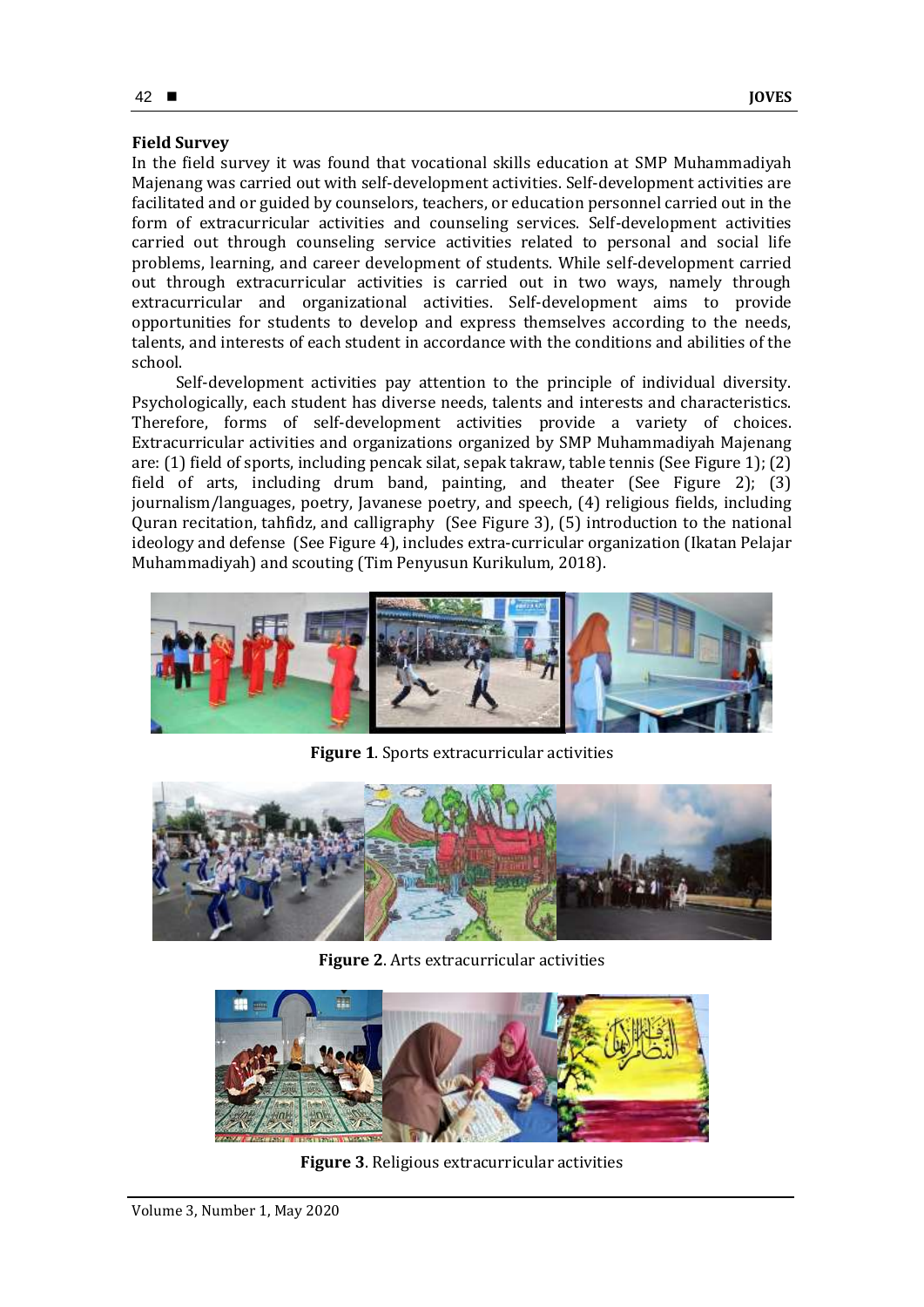

**Figure 4**. Introduction to the national ideology and defense

Also, it is known that the principal as the school responsible person develops a selfdevelopment program along with the representatives of the curriculum and representatives of the student field. The program is run in accordance with the time schedule that is in the curriculum and is assisted by instructors or self-development guidance teachers. Existing self-development includes counseling, extracurricular and organizational guidance. Students are given education and guidance aimed at achieving achievements through competition activities in the sub-districts, regencies, even provinces and nationalities followed by the school. For example, activities in sports such as pencak silat, sepak takraw, and table tennis in programs that are made more activities are directed at training for the preparation of competitions at regional sports weekend events (Regional Sports Competition), national student art competition festivals, regional championships starting from the level sub-district to national level, as presented in Figure 5 and Figure 6.



**Figure 5**. Sports achievements



**Figure 6**. Scout, poetry, and drum band achievements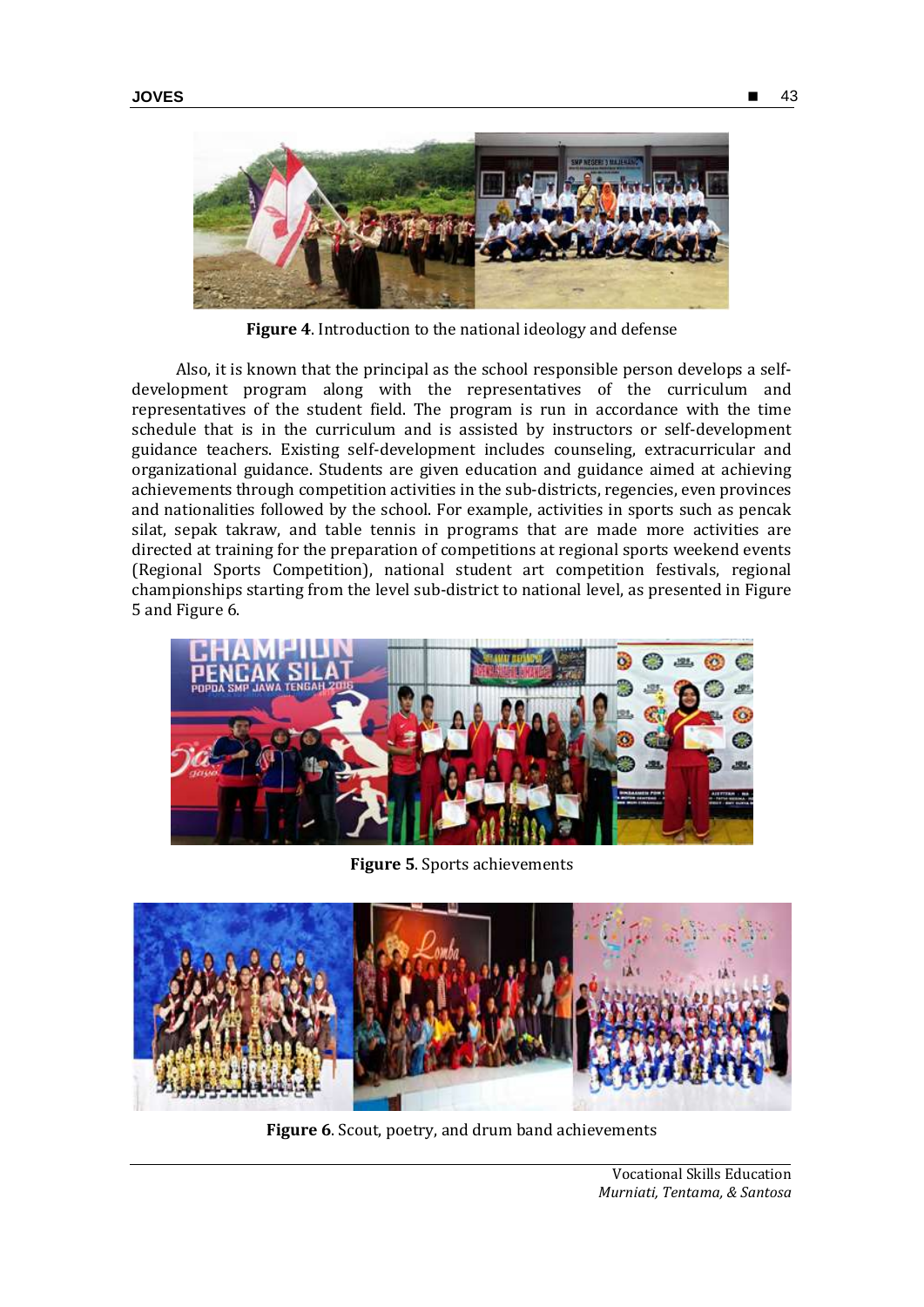Interviews with representatives of the Muhammadiyah Junior High School curriculum in Majenang explained that vocational skills education applied at the SMP Muhammadiyah Majenang during the direction and purpose of extracurricular guidance activities was only to achieve achievements in competitions, still oriented towards preparation of competitions. There are no extracurricular activities that lead to entrepreneurship activities. Based on the results of the field survey, it can be concluded that there are no five fields of extracurricular activities that have been implemented in Muhammadiyah Junior School that can foster entrepreneurial intentions for students, so it needs to be developed with other extracurricular activities that can foster entrepreneurial intentions for students.

Other extracurricular activities proposed to be developed are agricultural activities in the form of chili cultivation. The reason is because chili is one of the most populous agricultural commodities. Communities in daily life also consume chili for spices. Prices for chilies also fluctuate, sometimes expensive, sometimes cheap. Especially before the big days like Eid, the price of chili must have soared. How to get seeds is easy. It's not too difficult to teach students. Santoso in his research said that one of the plants that is often cultivated is chili (Capsicum annuum). Chili is one of the important types of vegetables that are commercially cultivated in the tropics, including in Indonesia. Its use is mostly for household consumption such as basic ingredients for processed foods (Santoso, 2018).

The researcher was interested in providing skills for cultivating chili plants for junior high school students. But the availability of land for farming is very limited. This can be overcome by planting chilies in pots or polybags. The inspiration for chili planting in polybag media comes from Anita's research, namely in terms of land use, the yard is an effort to optimize land use because it can be carried out by various high-value agricultural activities. But the narrowness of the home page, if managed correctly will produce something of high value. By planting vegetables on your own yard, it is hoped that it will become one of the best savings solutions by not reducing the nutritional needs of family members (Anita, Zubir, & Amani, 2017). Chili planting can be done both in the school yard and in the student's yard with polybag media. How to plant chilies in pots or polybags is quite easy for students to do.

The hope is that by planting chilies, the products can be sold or just for their own supply. The products from the skill of planting chili trees can increase the income of students, if the skills of cultivating chili plants are developed, so that students can help parents in overcoming family economic problems. The skills program for chili cultivation starts from the selection of seeds, nurseries, transfers in polybags, maintenance or maintenance to harvesting and selling. If this stage can be done by students, it is expected that students' entrepreneurial intentions emerge and grow.



**Figure 7**. Chili planting with polybag media

So, a draft vocational skills program was formulated in the form of extracurricular agriculture in the form of planting chili trees. Furthermore, the draft vocational skills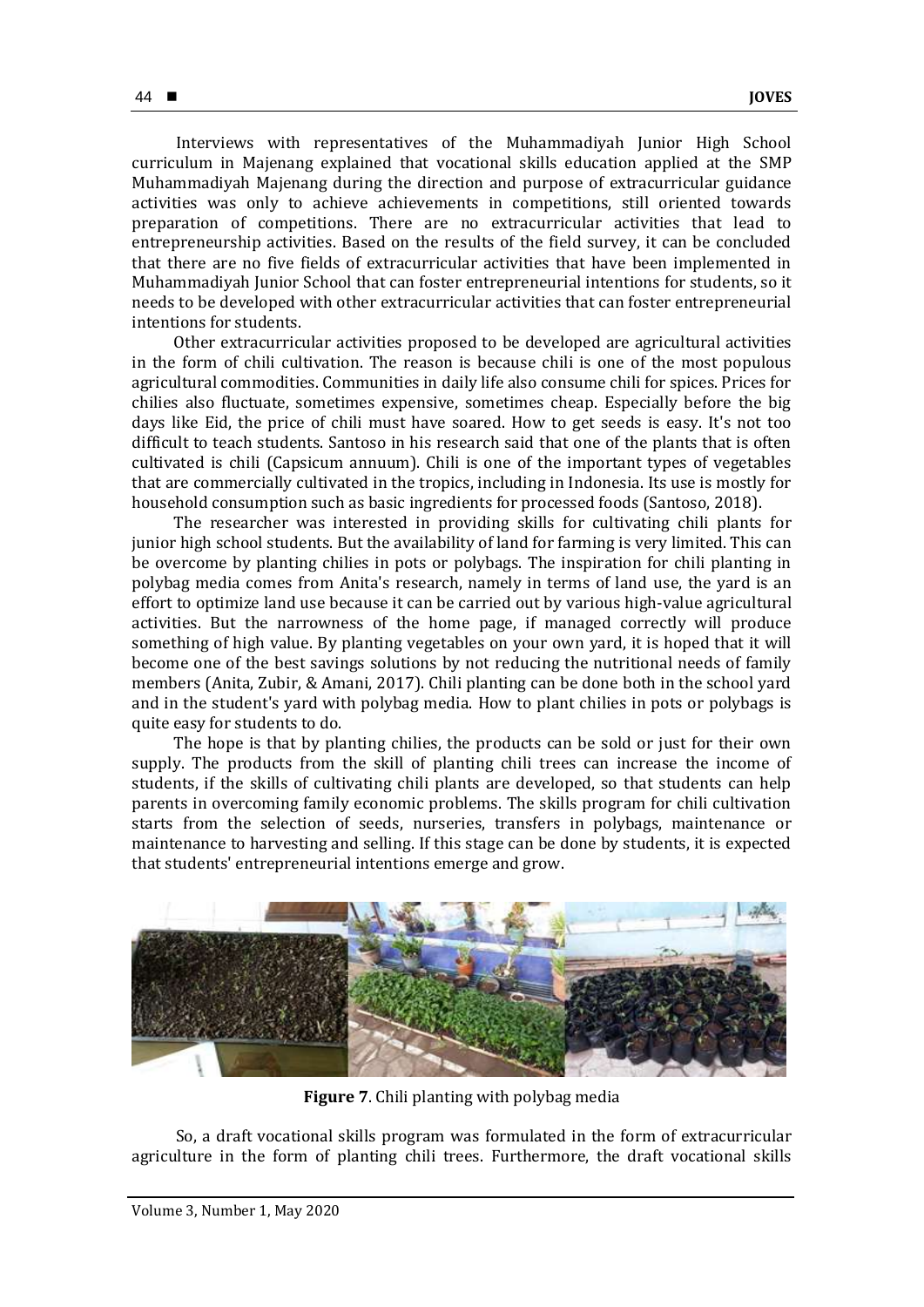program was reviewed by the school curriculum development team consisting of school principals, curriculum representatives, student representatives, junior supervisors, agricultural instructors/science teachers to be refined and developed as needed.

## **Product Test**

The design of the agricultural extracurricular program before being implemented in schools was carried out trials, namely limited trials and wider trials. A limited trial conducted with on job training was guided directly by agricultural extension officers in 30 students of class 8A of SMP Muhammadiyah Majenang. The result of on-job training is that students enthusiastically enjoy participating in agricultural extracurricular activities in the form of planting chili trees. It is shown that students are very attentive when given counseling, many students ask, and students try to practice planting direct chili trees in polybags. In the trial limited intention of student entrepreneurship began to emerge, with some ideas to be allowed to sell chili seeds and plant other seeds.

Wider testing of agricultural extracurricular programs is carried out with on-job training. On job training in a wider trial was given to 30 grade 8B students of Muhammadiyah Junior High School Muhammadiyah, 30 grade 8B students at Muhammadiyah Junior High School 1 Wanareja and 30 grade 8B students at Muhammadiyah Junior High School 2 Wanareja. The results of the on-job training of these three schools are not much different from on-job training in limited trials, students feel happy because they get new knowledge and skills that they can develop on their own both at school and at home. These findings are in accordance with the opinion of Clark and Winch in Budi which states that knowledge must be able to provide a better way for the learning process, to hide problems and solve problems. This principle shows that in learning there must be a process of adding knowledge and skills that can be used to solve life problems (Santosa & Sulisworo, 2018). This means that extracurricular activities in the cultivation of chili plants increase knowledge and skills, are beneficial for students to overcome their problems, and foster an attitude of student entrepreneurship.



**Figure 8**. Selling chili seeds

The skill of chili cultivation is the first step to develop entrepreneurial intentions for students in an effort to increase knowledge and skills for life skills provision. Thus the development of extracurricular activities in the form of agriculture in the form of planting chili trees is one of the school's efforts to train students to have an entrepreneurial spirit. The results of the development found that the existence of agricultural extracurricular activities in the form of chili trees planting, most students already have entrepreneurial intentions. The researcher found that the positive attitudes and abilities of entrepreneurship were possessed by students, including selling chili crops and chili seeds to the general public. The program for developing extracurricular activities also produces vocational skills in the form of students who independently plant seeds other than chili and inspire students to sell other seeds. The sincerity of students' intention to do this is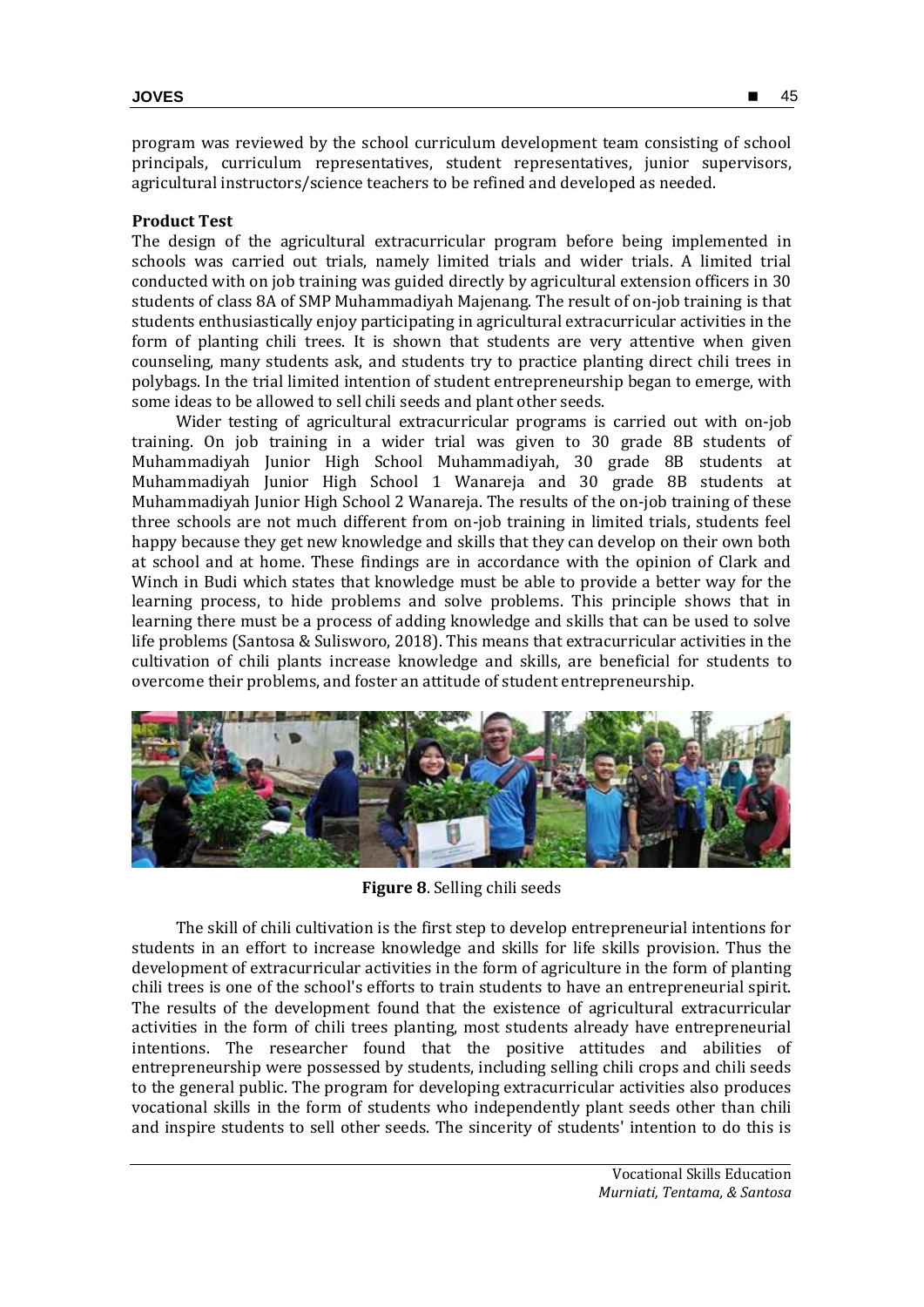entrepreneurial behavior. So that extracurricular agriculture in the form of chili cultivation can be accepted as extracurricular at SMP Muhammadiyah Majenang.

#### **CONCLUSION**

The types of vocational skills education applied at SMP Muhammadiyah Majenang are: (1) Sports, including pencak silat, sepak takraw, table tennis, (2) Arts, including drum bands, painting, and theater, (3) Journalism/language fields, including poetry, Javanese poetry, and speech, (4) Religious fields, including Quranic recitation, tahfidz, and calligraphy, (5) Introduction to the national ideology and defense, including students body and scouting.

Second, the results of the study indicate that the vocational skills education applied at SMP Muhammadiyah Majenang is an extracurricular activity in the form of selfdevelopment game activities. This is indicated by the achievement of achievements in certain fields.

Finally, the results of the development show that vocational education skills developed are agricultural extracurricular activities in the form of chili cultivation. The results of agricultural extracurricular activities are that most students already have entrepreneurial intentions. This is indicated by the possession of a positive attitude towards entrepreneurial behavior such as selling chili seeds to the general public, students independently planting other plant seeds, inspiring students to sell other seeds, planting chilies in their homes. The sincerity of students' intention to do this is entrepreneurial behavior. Thus, the agricultural extracurricular activities in the form of chili tree planting can be accepted as extracurricular at SMP Muhammadiyah Majenang.

## **ACKNOWLEDGEMENT**

Thank you very much to the big family of SMP Muhammadiyah Majenang, SMP Muhammadiyah 1 Wanareja, and SMP Muhammadiyah 2 Wanareja who have given permission and the opportunity to get data from the beginning until the completion of this research.

## **REFERENCES**

Anita, A. S., Zubir, E., & Amani, M. (2017). Pemenuhan gizi keluarga dan tambahan penghasilan rumah tangga melalui optimalisasi pekarangan rumah di Kelurahan Kuin Utara. *Jurnal Pengabdian Al-Ikhlas Universitas Islam Kalimantan Muhammad Arsyad Al Banjary, 3*(1), 9-15.

Anwar, A. (2012). *Pendidikan Kecakapan Hidup (Life Skill Education)*. Bandung: Alfabeta.

- Ekawati, A. (2018). Market day sebagai upaya pembiasaan untuk menumbuhkan jiwa wirausaha sejak dini di SD IT Alam Harum Purbalingga. *Dissertation*. Purwokerto: Universitas Muhammadiyah Purwokerto.
- MOEC. (2005). *Pemerintah Peraturan Nomor 19 Tahun 2005 tentang Standar Nasional Pendidikan*. Jakarta: Ministry of Education and Culture.
- MOEC. (2014). *Permendikbud Nomor 62 tentang Kegiatan Ekstrakurikuler pada Pendidikan Dasar dan Pendidikan Menengah*. Jakarta: Ministry of Education and Culture.
- Santosa, B., & Sulisworo, D. (2018). Work-based assessment at vocational high school in Indonesia. *International Journal of Research Studies in Education, 8*(1)*,* 89-97.
- Santoso, T. A. (2018). *Implementasi ridge regression best linear unbiased prediction (rrBLUP) pada proses genomic selection di tanaman cabai* (*Capsicum annuum*). Retrieved from: https://dspace.uii.ac.id/handle/123456789/9813.
- Slamet, P. (2002). *Pendidikan kecakapan hidup di sekolah lanjutan tingkat pertama: konsep dan pelaksanaan*. Jakarta: Direktorat Sekolah Lanjutan Tingkat Pertama.
- Sukmadinata, N. S. (2016). *Metode penelitian pendidikan*. Bandung: Remaja Rosdakarya.